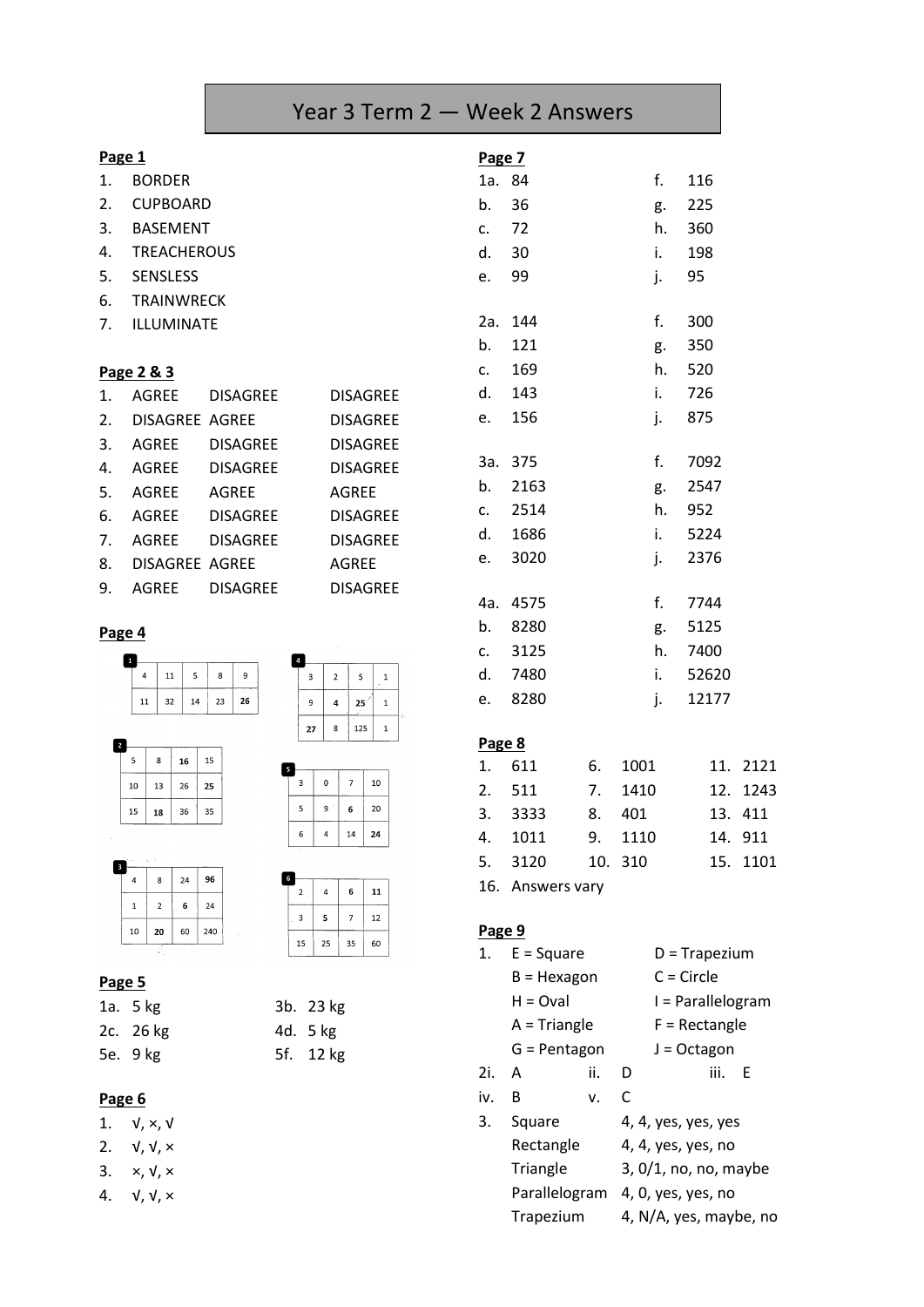| Page 10          |                          |    |      |                         |    |                            |
|------------------|--------------------------|----|------|-------------------------|----|----------------------------|
|                  | Square $-$ C, J          |    |      | $Kite-G, M$             |    |                            |
| Rectangle - B, I |                          |    |      | Parallelogram - E, N, P |    |                            |
|                  | Rhombus $-$ D, H, L      |    |      |                         |    | Trapezium $-$ A, F, K, O   |
|                  |                          |    |      |                         |    |                            |
| <b>Page 11</b>   |                          |    |      |                         |    |                            |
| 1.5              |                          |    |      |                         |    | 2. 40 mins 3. 16 mins      |
|                  | 4. 24 mins 5. 2          |    |      |                         |    |                            |
|                  | Challenge                |    |      |                         |    |                            |
|                  | 6i. 6 times ii. 108 mins |    |      |                         |    |                            |
| Page 12          |                          |    |      |                         |    |                            |
| Part A           |                          |    |      |                         |    |                            |
| 1. 32            |                          |    |      |                         |    |                            |
| 2. 48            |                          |    |      |                         |    |                            |
| 3.17             |                          |    |      |                         |    |                            |
| $4. \times$      |                          |    |      |                         |    |                            |
| $5. \div$        |                          |    |      |                         |    |                            |
| 6. 81            |                          |    |      |                         |    |                            |
| 7. 9             |                          |    |      |                         |    |                            |
| $8. \times$      |                          |    |      |                         |    |                            |
| 9. 55            |                          |    |      |                         |    |                            |
| 10. 24           |                          |    |      |                         |    |                            |
| 11. 9            |                          |    |      |                         |    |                            |
|                  | 12. 869c                 |    |      |                         |    |                            |
| 13. 72           |                          |    |      |                         |    |                            |
|                  | 14. 1, 3, 5, 9, 15, 45   |    |      |                         |    |                            |
|                  | 15. \$6.50               |    |      |                         |    |                            |
| Part B           |                          |    |      |                         |    |                            |
|                  | 1. 15, 17, 19, 21, 23    |    |      |                         |    |                            |
| 2.               | 60, 70, 75, 85, 90, 95   |    |      |                         |    |                            |
| 3.               | 80, 60, 40, 30, 20       |    |      |                         |    |                            |
|                  | 4a. 253, b. 506, c. 745  |    |      |                         |    |                            |
| 5.               | 45                       |    |      | 6.                      | 85 |                            |
| 7.               | 87                       |    |      | 8.                      | 84 |                            |
| 9.               | 40                       |    |      | 10.                     | 46 |                            |
| 11.              | 14                       |    |      | 12.                     | 47 |                            |
| 13.              | 10                       |    |      | 14.                     | 36 |                            |
| 15.              | 14                       |    |      | 16. 24                  |    |                            |
| Part C           |                          |    |      |                         |    |                            |
|                  |                          |    |      |                         |    | (Answers may vary by 1 cm) |
| 1.               | 9cm                      | 5. | 11cm |                         |    |                            |

| Part C |         | (Answers may vary by 1 cm)   |
|--------|---------|------------------------------|
|        | 1. 9cm  | 5. 11cm                      |
|        | 2. 14cm | 6. 9cm                       |
|        | 3. 9cm  | 7. 8cm                       |
|        | 4. 10cm | 8. Using a string (may vary) |
|        |         |                              |

1. D 2. B 3. C 4. B 5. C

# **Page 14** 1. 33 17. 11.22kg 2. 8 18. 182 3. \$90 19. 5, 9, 6 4. 200 20. 440, 490, 540 5. 24 21. 9 999 999 6. North 22. 55 7. 6 23. 4000 8. 90 m 24. 3/4 9.  $412$  25. Eighteen thousand,<br>10.  $\frac{100}{200}$  25. Eighteen thousand, six hundred and 11. 88 fifty four 12. 105 26. 60 13.  $\left[\infty\right]$  27. TV, drawing, 14. 2 L computer 15. 360 16. 1/8 **Page 15-16** 1. False 5. False 2. True 6. False 3. True 7. False 4. True 18. True **Page 17 Page 18** 1. wrote 9. forced 2. dies 10. heard 3. began 11. hanged 4. requested 12. sentenced 5. punished 13. imprisoned 6. met 14. adopted 7. introduced 15. led 8. organised **Page 19**

| Study 5 |                      |    | Study 6  |  |  |
|---------|----------------------|----|----------|--|--|
| 1.      | Southern             | 1. | Region   |  |  |
|         | 2. Enough            | 2. | Haul     |  |  |
| 3.      | Purpose              | 3. | Area     |  |  |
| 4.      | Suspect              | 4. | Visitor  |  |  |
| 5.      | Powerful/Strength 5. |    | December |  |  |

**Page 13** Answers vary